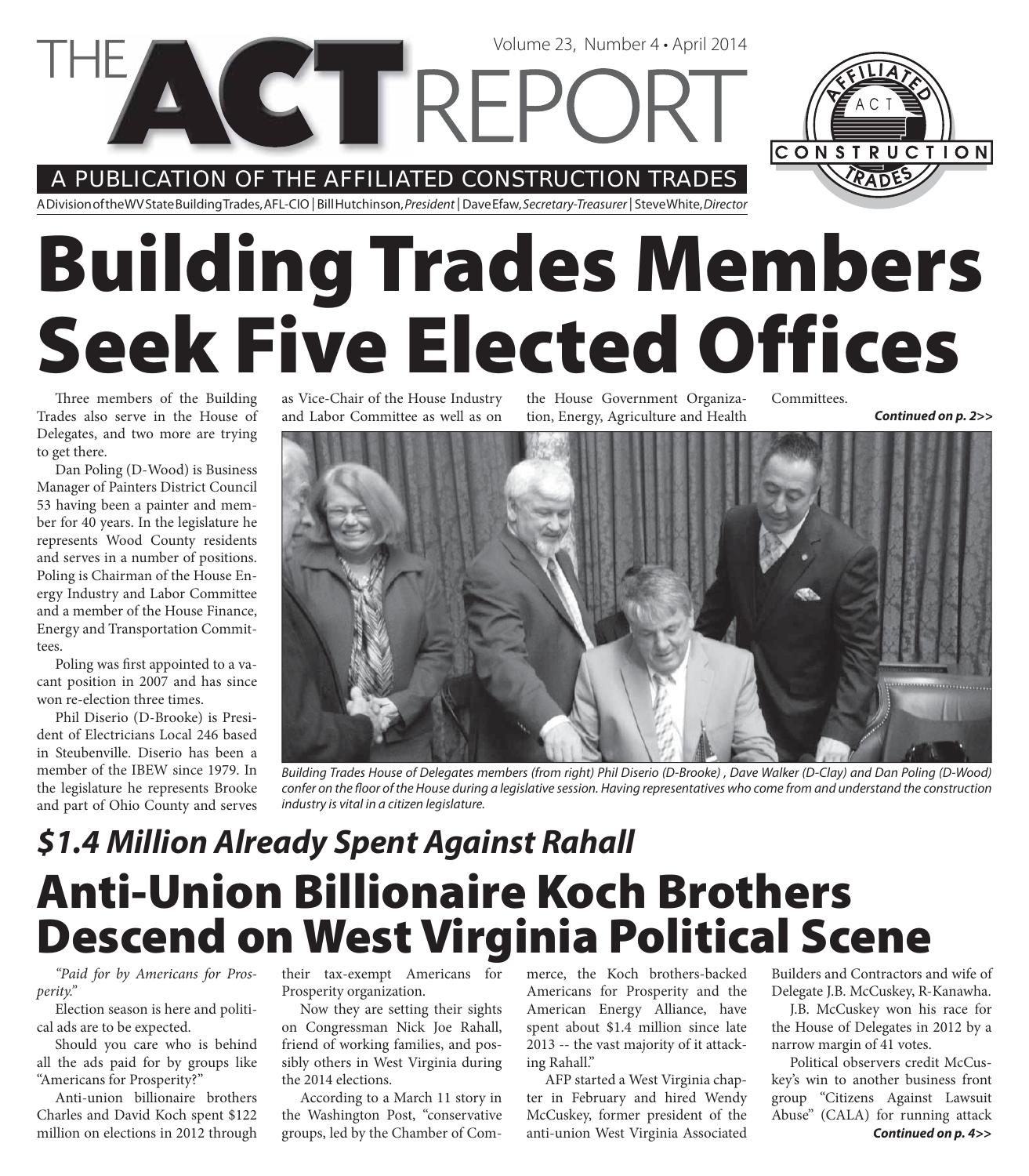## **Painters Hold Coating & Corrosion Expo**

Painters District Council 53 held its 2nd Annual Coating and Corrosion Expo on February 19 at their training facility in Weston, WV.

The purpose of the event was to offer state-of-the-art training and products in the coating industry. There were six exhibitors on hand to answer questions and demonstrate the latest products and training.

Live demonstrations included surface preparation and applications with "hands on" virtual reality sandblasting and spray painting booths.

Attendees were offered the opportunity to try their sandblasting and painting skills using the virtual reality booths at the training facility where they also received instruction.

More than 110 people attended,

representing 43 different organizations. The expo was offered free and was intended for anyone who deals with corrosion.

According to DC 53 Marketing Representative Brian Stanley the event was a success.

"We targeted energy companies for attendance and with eight energy related companies attending we feel it was a success," said Stanley. "We also had good representation from the West Virginia Division of Highways."

Council Business Manager Dan Poling also points out that corrosion is getting a lot of focus since the water tank leak in Charleston which led to drinking water contamination has been attributed to a corroded tank.



Participants at the Painters DC 53 Coating and Corrosion Expo watched sandblasting demonstrations like this one and learned about the latest techniques and products in the industry.

#### **Insulators Local 80 Apprenticeship Open**

The Heat & Frost Insulators Local 80 JATC announced applications for apprenticeship will be taken April 21-25, 2014.

Applicants can go to the Charleston, Huntington or Parkersburg WorkForce offices Monday thru Friday, 9:00am to 4:00pm.

Applicants must be at least 18 years old, possess a High School Diploma or equivalent, have a current valid driver's license, be physically able to perform the work and pass a drug test.

An aptitude test will be administered by WorkForce.

In addition applicants must reside in one of the following counties for the last 12 months.

In Ohio the counties of Gallia, Meigs, Washington, Jackson, Pike, Lawrence, or Scioto.

In Virginia the counties of Allegheny, Amherst, Appomattox, Augusta, Bath, Bedford, Bland, Botetourt, Buchannan, Campbell, Carroll, Charlotte, Craig, Dickenson, Floyd, Franklin, Giles, Grayson, Halifax, Henry, Highland, Montgomery, Nelson, Patrick, Pittsylvania, Pulaski, Roanoke, Rockbridge, Russell, Smyth, Tazewell, Washington or Wythe.

In Kentucky – Bath, Carter, Floyd, Knott, Letcher, Martin, Owsley, Rowan, Boyd, Elliot, Greenup, Lawrence, Lewis, Menifee, Pike, Wolfe, Breathitt, Estill, Johnson, Lee, Magoffin, Morgan or Powell.

And in West Virginia – Boone, Calhoun, Fayette, Jackson, Lincoln, Mason, Monroe, Pleasants, Raleigh, Roane, Webster, Wyoming, Braxton, Clay, Gilmer, Nicholas, Pocahontas, Randolph, Summers, Wirt, Wayne, Cabell, Doddridge, Greenbrier, Lewis, McDowell, Mingo, Pendleton, Putnam, Ritchie, Kanawha, Logan, Mercer, Wood or Upshur.

The four year program teaches a variety of work tasks including the insulation of both industrial and commercial mechanical systems (i.e. piping, boilers, duct work, storage tanks) for the purpose of energy savings; burn protection; and to control system heat transfer and condensation.

All applicants will be considered without regard to race, color, religion, national and ethnic origin or sex.

For more information visit www. awlu80.com or contact 740-843-  $1017.$ 

#### *Building Trades Members*

#### *Continued from Page 1*

Diserio also was appointed to a vacated position, in early 2012, and was elected in 2012 in a close election.

Dave Walker (D-Clay), a retired member of Operating Engineers Local 132, served on the executive board and as a steward for many years.

Walker represents Calhoun and parts of Clay and Gilmer Counties. He is Chair of the Agriculture Committee and serves on the House Education, Labor, Energy and Transportation Committees.

"These guys not only serve their districts well, they are a great benefit to the construction industry because they understand it where most Delegates simply do not," said Steve White, ACT Director and a lobbyist for the Trades for more than 20 years.

"We have lots of friends in the legislature but when a committee is meeting or the full session is underway a lobbyist can't do a thing, having members as delegates who can speak

to our issues is why we get successes each year."

Denzil "Buddy" Malone is trying to join Poling, Diserio and Walker as the newest trades' member in the House. He is running in the 8th District which covers part of Wood County. Malone is Business Representative for Millwrights Local 1755, a position he has held since 2006. Malone ran in 2012 but was unsuccessful against an incumbent who has held the seat for many years.

Gary McCallister is not new to politics having been elected to the Lincoln County Board of Education.

He is now seeking one of two House seats from the 22nd district which covers most of Lincoln and parts of Putnam, Boone and Logan Counties.

McCallister is a member of the Carpenters and works as a service representative for the newly formed Keystone, Mountain, Lakes Regional Council of Carpenters.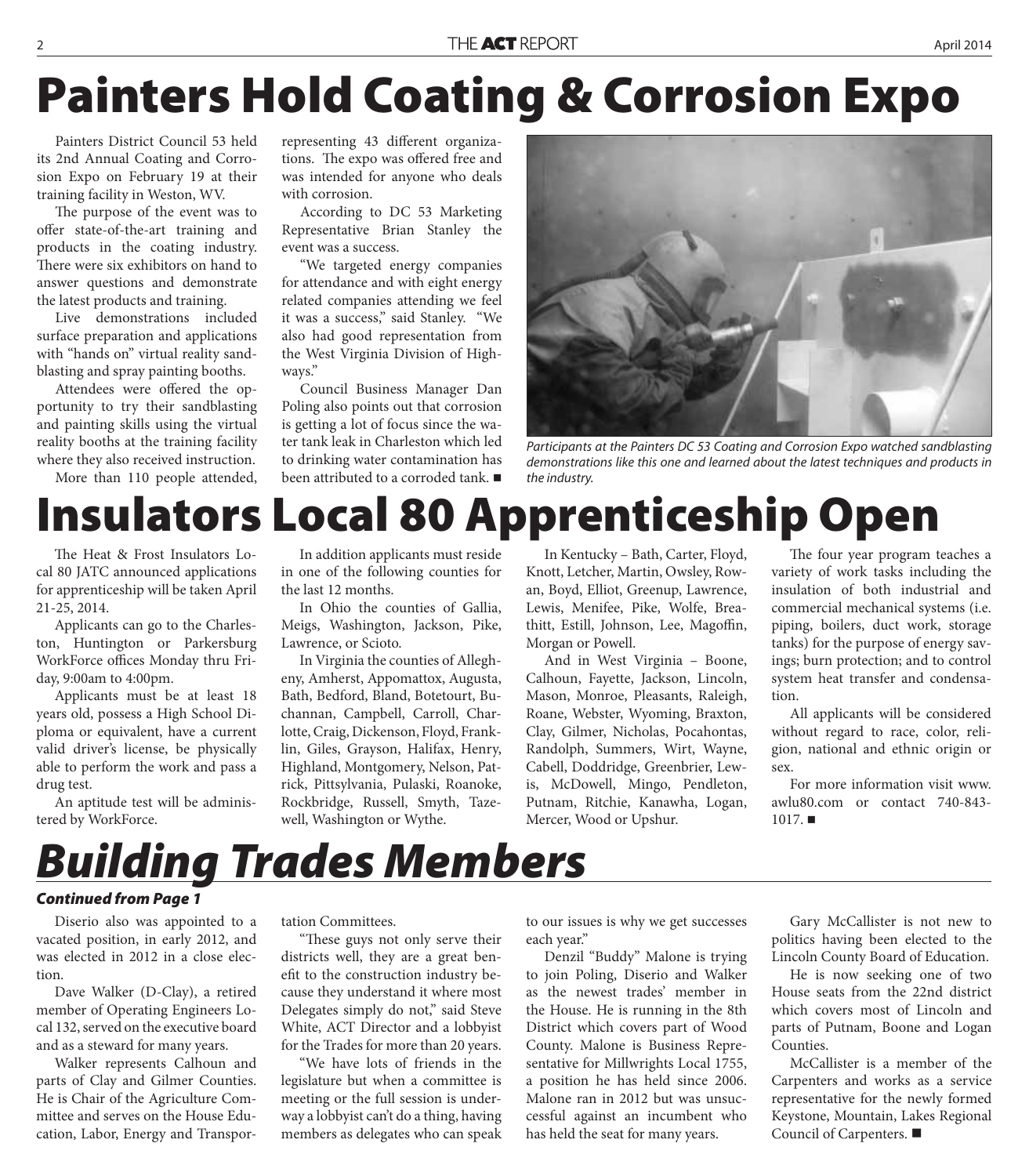### **WV State Building Trades Endorse**

**U.S. Senate**  Natalie Tennant **U.S. Congress 1st** David McKinley **2nd** Nick Casey **3rd** Nick Joe Rahall **State Senate 1st** Rocky Fitzsimmons **2nd** Larry John Edgell **3rd** Robert "Robin" Wilson Jr. **5th** Mike Woelfel **7th** Ron Stollings **8th** Erik P. Wells **9th** Mike Green **10th** Ronald R. "Ron" Miller **11th** Gregory A. Tucker **12th** Mike Romano **13th** Bob Beach **14th** Stan Shaver **15th** Donald H. Cookman **16th** John Unger **17th** Doug Skaff Jr. **House of Delegates 1st** Randy Swartzmiller, Ronnie D. Jones **2nd** Phil Diserio **3rd** Erikka Storch **4th** Mike Ferro **5th** Dave Pethtel **8th** Denzil "Buddy" Malone **9th** Jim Marion **10th** Dan Poling **12th** Michael "Mike" Bright **13th** Joshua Martin, Josh McGrath **14th** Johnny Roach 16th Jim Morgan, Sean Hornbuckle **17th** Doug Reynolds, Dale Stephens **18th** Joe Hutchinson **19th** Don Perdue, Ken Hicks **20th** Justin J. Marcum **21st** Harry Keith White **22nd** Jeff Eldridge, Gary McCallister

**23rd** Barry L. Brown **24th** Teddy "Ted" Tomblin, David Graham **25th** Linda Goode Phillips **26th** Clif Moore **27th** Carol B. Bailey **29th** Ricky Moye **30th** Mick Bates **31st** Clyde D. McKnight Jr. **32nd** Dave Perry, Margaret Anne Staggers, John Pino **33rd** David A. Walker **34th** Brent Boggs 35th Barbara "Bobbie" Hatfield, Andrew D. Byrd, John D. Caudill IV, Sherri Wong **36th** Nancy Guthrie, Mark Hunt, Danny Wells 37th Brad Heflin **41st** Adam R. Young **42nd** Ray Canterbury, Coy Flowers **43rd** Denise L. Campbell **44th** Dana L. Lynch **45th** Bill Hamilton **46th** Peggy Donaldson Smith **47th** "Tammy" Stemple **48th** Ron Fragale, Richard J. Iaquinta, Tim Miley<br>**49th** Mike Manypenny **49th** Mike Manypenny **50th** Mike Caputo, Linda Longstreth, Tim Manchin **51st** Barbara E. Fleischauer, Charlene Marshall, Anthony "Tony" Barill, Nancy Jamison, Michael David Safcsak **52nd** Larry Williams **55th** Isaac Sponaugle **57th** Ruth Rowan **59th** Layne Diehl **61st** Jason Barrett **62nd** Kristin Loken **65th** Tiffany Lawrence **66th** Daniel P. Lutz Jr. **67th** Stephen Skinner

(also Steve Wedge - Jackson County Board of Education)

**Voting Dates to Remember** Last day to register to vote – Tuesday, April 22, 2014

**Early Voting - Wednesday April 30 through Saturday May 10** Early Voting is open during regular business hours at each county courthouse or annex. Saturday's from 9:00 a.m. to 5:00 p.m.

> **Election Day – Tuesday, March 13** Polls open 6:30 a.m. through 7:30 p.m.

### **\$18 Million Wayne School Bond Will Bring \$42 Million in New Construction**

Elections are not always just about candidates but at times issues.

Wayne County residents who go to the polls this May will be asked to approve a bond measure aimed at building new schools.

The bond measure is for \$18 million but if passed will be matched by another \$18 million from the State School Building Authority.

Add in another \$4.2 million from the Wayne County Schools Permanent Improvement fund and \$2 million from Federal interest free bonds to make a \$42.2 million building program.

The funds will build a new \$20.4 million Ceredo-Kenova Elementary and a \$17 million Crum PreK-8, along with \$4.7 million in renovations at Wayne High School that include new classrooms and restrooms.

A bond measure in 2012 that was twice as large failed so school leaders went back to the drawing board and proposed a smaller measure.

"Schools like Crum Elementary are long overdue to be replaced," said Mark Johnson, Business Manager of the Tri-State Building Trades Council. "Kids deserve up-to-date facilities." ■



Shane Dillon of Laborers Local 543 Huntington places a sign in support of the Wayne County School bond measure that will be on the ballot in Wayne County this May. The measure if passed will bring in \$18 million and lead to a total of \$42.2 million in much needed new school construction.